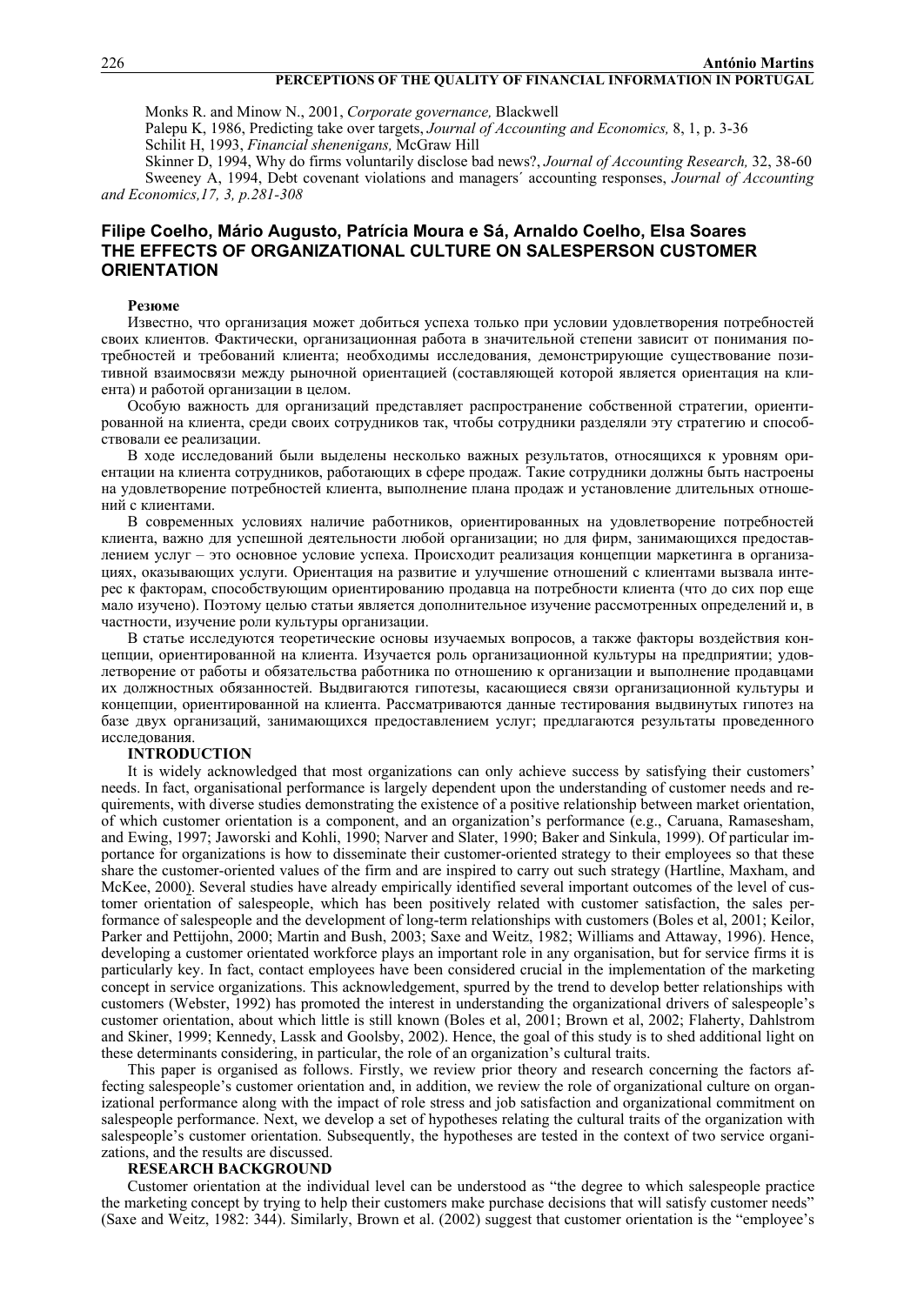tendency or predisposition to meet customer needs in an on-the-job context." In a customer oriented approach, salespeople help customers to make purchase decisions that are consistent with their long-term needs, therefore producing satisfied customers in the long-term (Michaels and Day, 1985; Saxe and Weitz, 1982). A customer oriented salesperson directs his efforts towards serving the interests of the customer, discovering his needs before developing or presenting the appropriate solution, avoiding the utilization of manipulative, deceptive, and pressure tactics.

However, it has been acknowledged that, to obtain a customer orientated workforce, the firm must put in place the appropriate values, structures, processes, and incentives (Hartline, Maxham, and McKee, 2000). Not surprisingly, it has been suggested that corporate culture can provide an important foundation for the transmission of the organisation's expectations and requirements to the employees, who are then responsible for implementing the organisation's policies and carrying out organisational strategies (Flaherty, Dahlstrom, and Skinner, 1999; Parasuraman, 1987).

In the marketing literature, culture has been defined as "the pattern of shared values and beliefs that help individuals understand organizational functioning and thus provide them norms for behaviour in the organization" (Deshpande and Webster, 1989: 4). This is a layered construct, where values and assumptions represent a less conscious, inner layer, and behavioural norms and behavioural expectations representing an outer, more conscious layer, with these layers being highly interrelated (Shein, 1992). Evidence for the impact of cultural traits on organizational behaviour and performance is diverse. It has been found, for example, that cultural traits may promote or demote market oriented behaviours in organizations (Homburg and Pflesser, 2000), and that market oriented cultures are associated with company performance (Deshpandé, Farley, and Webster, 1993; Webster, 1988). At a more micro level, it has been found that the customer orientation of salespeople was positively influenced by the organizational climate for service (Kelley, 1992), supportive culture (Williams and Attaway, 1996), and market/customer oriented culture (Flaherty, Dahlstrom, and Skinner, 1999; Jones, Busch, and Dacin, 2003; Menguç, 1996; Siguaw, Brown, and Widing,1994).

However, prior research has shown that cultural traits affect employees through mediating variables (Glisson and James, 2002; Kopelman, Brief, and Guzzo, 1990), such as role stress, which has been observed to have some of its roots on organizational culture and structure (Flaherty, Dahlstrom and Skiner, 1999; Michaels et al, 1988). Role stress, which is intrinsic to salespeople's jobs (Nonis, Sager, and Kumar, 1996; Walker, Churchill, and Ford, 1975), concerns to boundary role perceptions by salespeople regarding tasks and the environment in which they work (Rizzo, House, and Lirtzman, 1970). Role stress has been found to have a profound impact on organizational effectiveness. It has been obseerved that under role stress, employees exhibit higher dislike for their superiors (Phelen, 1969), lower job involvement (Bhagat, 1983), and it has also been suggested to negativelly affect performance (Yammarino and Dubinsky, 1990). Additionally, there are inconsistent results in the literature regarding the effects of role stress on customer orientation (see for example, Hoffman and Ingram, 1991; Shepherde and Fine, 1994). The two sources of role stress considered in this work are role conflict and role clarity, which House and Rizzo (1972) found acting as intervening variables between organizational practices and individual and organizational performance.

Role conflict occurs when a salesperson perceives incompatibility between expectations of two or more role set members, such as sales manager, customers, peers, and family (Ford, Walker, and Churchill, 1975; Rizzo, House, and Lirtzman, 1970). This might involve, for example, incompatibility between the person's values and the defined role, conflicting requests from others, and conflicting evaluation mechanisms. Role conflict has been found to affect negatively organizational commitment (Michaels et al, 1988), job performance (Dubinsky and Hartley, 1986), and job satisfaction (Fry et al 1986; Hampton, Dubinsky, and Skinner, 1986).

Role clarity is the opposite of role ambiguity, which has been defined as an "evaluation about the lack of salient information needed to perform a role effectively" (Singh and Rhoads, 1991: 330-331). The lack of employee information may concern the standards by which job performance is judged to be adequate, responsibilities, the appropriate ways to fulfil his role and the expectations associated with his role (Rizzo, House, and Lirtzman, 1970; Singh, 1993). It has been found, for example, that role ambiguity is negatively related with job satisfaction (Cummings, Jackson and Ostrom, 1984; Dubinsky and Hartley, 1986; Fry et al, 1986; Teas, 1980), organizational commitment (Michaels et al, 1988), and job performance (Dubinsky and Hartley, 1986).

Finally, we consider the impact of job satisfaction and organizational commitment, which have been shown to mediate the impact of the two role stressors on employee behavior. Job satisfaction is a widely research topic in the salesforce literature, and its influence has been related with work outcomes such as performance and turnover. Brown and Peterson (1993), based on their meta analysis of job satisfaction suggest that job satisfaction mediates the impact of role stress on other work outcomes. Organizational commitment has also been widely studied in terms of its antecedents and consequences, and has been shown related with employee behavior (such as performance and turnover), job attitudes (including job satisfaction), and job characteristics (including role conflict and ambiguity) (Bateman and Strasser, 1984).

## **A MODEL OF THE INFLUENCE OF CULTURAL VALUES ON SALESPERSON CUSTOMER ORIENTATION**

Organisational values are useful means firms can use to influence the orientation of their customer-contact employees. Different organisational value orientations can result in variations in perceived organisational priorities and in the perception of the organisation's treatment of customers (Flaherty, Dahlstrom, and Skinner, 1999). Figure 1 contains the conceptual model depicting how cultural orientations disseminate and impact on the customer orientation of salespeople. The proposed model adds to the customer orientation of the firm two other (and more innovative) cultural determinants: ethics and innovation. These cultural determinants are disseminated through the organizational structure, which in our model has two main components – role clarity and role ambiguity. Finally, the model considers that the impact of the two role stressors on customer orientation is mediated by organizational commitment and job satisfaction.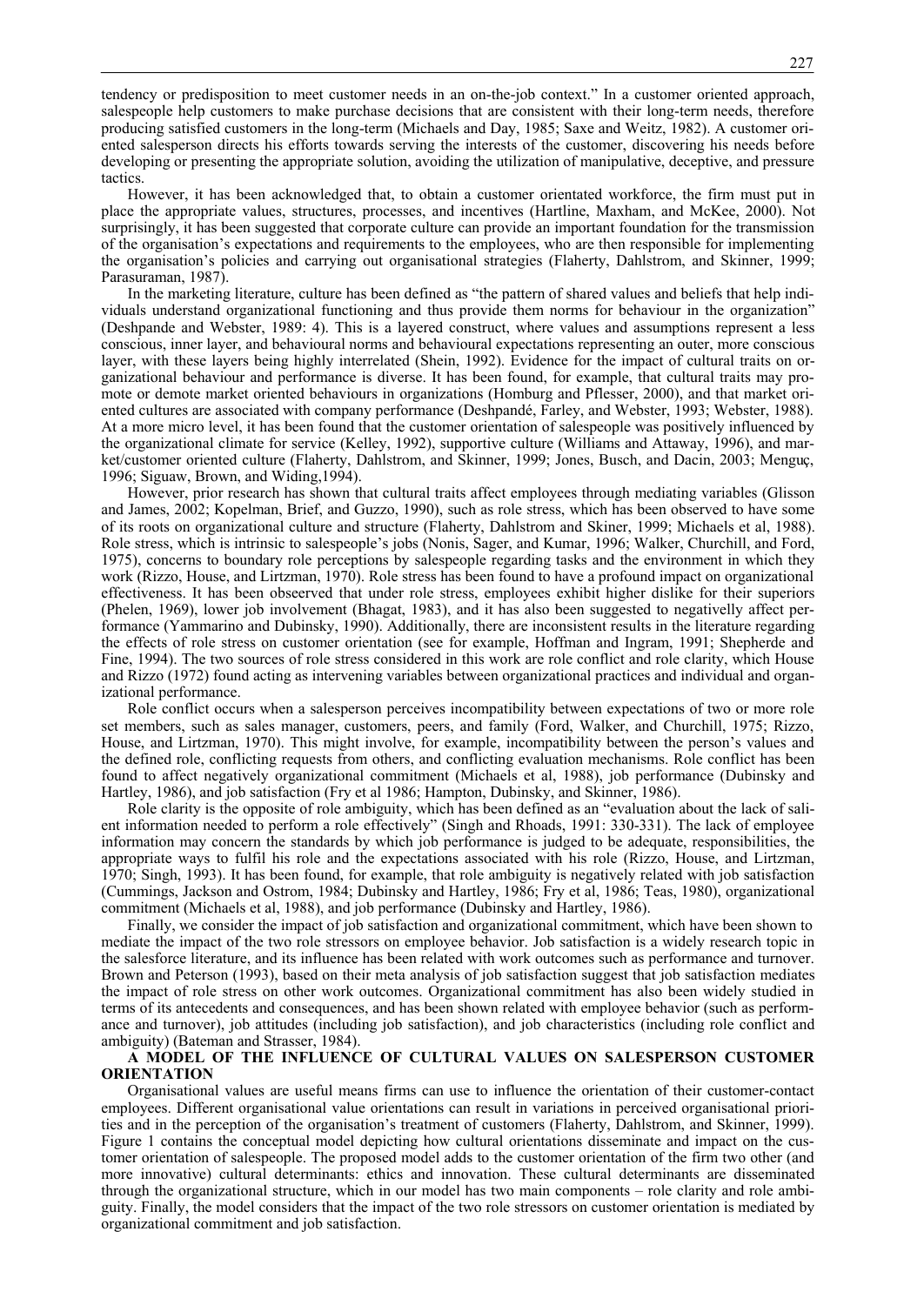

**Figure 1: A model of the influence of cultural values on salesperson customer orientation** 

# **The impact of the cultural values of the organization**

*Customer values* concern the customer orientation of the firm, which is a key element of the market orientation construct, defined by Narver and Slatter (1990) as "the organizational culture that most effectively and efficiently creates necessary behaviors for the creation of superior value for buyers and, thus, continuous superior performance for the business". These are values that show a commitment to a stable and proactive concern towards meeting customers' needs. If a firm is being perceived as being customer oriented, customer contact employees are more likely to practice customer oriented selling (Flaherty, Dahlstrom, and Skinner, 1999; Menguç, 1996; Siguaw, Brown, and Widing, 1994).

A strong customer orientation of the firm can influence employees to engage in more honest, competent and trust building behaviours, as well as become more responsive to customer interests. Therefore, customer orientation of the firm is likely to reduce role conflict, by making it clear that the relationship with the customer is to be governed by the long-term interests of the later, and not, for example, by what might seem the short term goals of the organization. Siguaw, Brown, and Widing (1994) found empirical evidence that a highly customer-oriented organisation reduces the contradictory demands placed on customer-oriented salespeople, thereby lowering their levels of role conflict. The negative relationship between customer orientation of the firm and role conflict was also empirically supported by Jones, Busch, and Dacin (2003), and Menguç (1996). Likewise, it is likely to contribute to role clarity, by clarifying the duties and tasks of the employee when interacting with the customer (Kelley, 1992). In particular, it emphasizes the continuous collection of information about customers, and the utilization of such information for the creation of a continuous superior value to customers (Kohli and Jaworski, 1990; Narver and Slater, 1990; Slater and Narver, 1995). Hence, a customer orientation provides a clear direction on the efforts employees should put into understand customer needs and to serve them (Boles et al, 2001), an effort that should be continuous because of the dynamic nature of customers' needs. Because of its reliance on the external collection of information, a customer oriented culture is well positioned to anticipate customers' needs and to satisfy them with innovative solutions (Slater and Narver, 1995). Evidence of the impact of market/customer orientation of the firm on salespeople role clarity is provided by Jones, Busch, and Dacin (2003), Menguç (1996), Siguaw, Brown, and Widing (1994). Hence, we offer the following hypotheses:

*H1: The customer orientation of the firm is positively related with the role clarity perceived by the employee* 

*H2: The customer orientation of the firm is negatively related with the role conflict perceived by the employee* 

Taylor (1975) has defined ethics as "inquiry into the nature and grounds of morality". Following Hunt, Wood and Chonko (1989), corporate ethics can be seen as mirroring employee's perceptions that managers act ethically in their organizations, are concerned with ethical issues in their organizations, and the degree to which ethical behavior is rewarded or punished in their organizations.

There are long-term benefits associated with customer oriented behaviors on the part of the salesperson, but some costs are also likely to occur (Saxe and Weitz, 1982: 348): a sacrifice of short term sales so as to satisfy customer needs and preserve their long-term patronage; and the time spent on discovering customer needs, on appropriately communicating product attributes, and educating the customer on product functioning, which could otherwise be spent, for example, on additional sales calls or 'forcing' the product to the customer. These costs are likely to be perceived as the result of conflicting interests between firm and customer. Hence, the firm-customer interaction is bound to create opportunities for employees to engage in unethical behavior such as the practice of hard selling, which may produce undesired consequences, as an ethical conduct is fundamental for building trustful relationships between buyer and seller. In fact, the degree of customers' trust on the salesperson is influenced by the extent to which they perceive the salesperson to engage in ethical behavior. Hence, the lack of an ethical conduct will curtail trust and the development of relational commitments (Morgan and Hunt, 1994).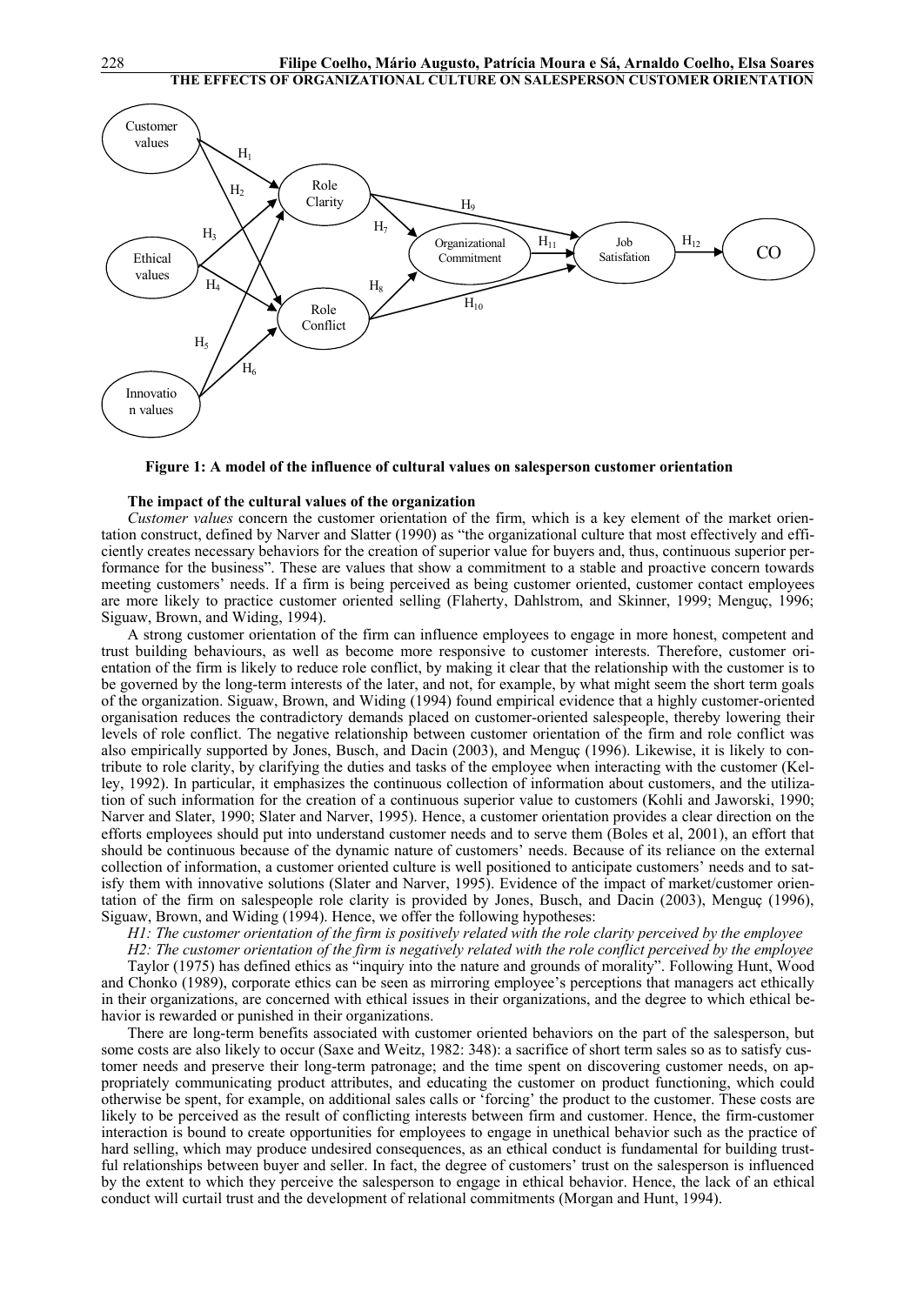The salesperson-customer interaction is likely to foster an ethical decision making process on the part of the employee, process which might contain the following stages (Srnka, 2004: 11; see also Hunt and Vitell, 1986): moral perception, characterised by the perception of an ethical problem, along with the identification of relevant alternatives and the respective consequences; moral reasoning, which involves the identification of relevant moral philosophies that will serve for the evaluation of the alternatives previously developed; moral judgement, which comprises the employee's judgement about whether a specific alternative is morally good or bad; moral intention, which translates the employee's choice over different alternatives; moral behaviour, which denotes action; and, finally, behavioural evaluation, which includes an evaluation of the action taken and of its consequences, and this in turn will contribute to the development of stable predispositions. Along this process, a salesperson will use rules derived from organizational values to assist his decision making process (Srnka, 2004) and in fact, the marketing literature acknowledges that organizational values impact the stages of the ethical decision making process (Ferrell and Gresham, 1985). The norms and values of an organization, for example, become embedded in employee's minds through the socialization process. The adoption of the desired behaviors is further promoted when compliance with existing values is rewarded and punishment is applied to violations of existing values (Ferrell, Gresham, and Fraedrich, 1989).

Being consumer oriented implies an ethical behavior on the part of the salesperson. An ethical behavior means the practice of a set of actions that may be perceived as just or morally correct by the customer (Lagace, Ingram, and Boorom, 1994: 119). Hence, an organizational culture with ethical values will help installing a customer oriented behavior, as it will help preventing hard selling behaviors, and will ensure appropriate product descriptions and the avoidance of deceptive or manipulative tactics. In summary, an ethical orientation reduces potential contradictory demands upon the employee, therefore mitigating role conflict. To some extent, such organizational values give an indication of behaviors that the salesperson should adopt for the attainment of organizational goals, and this is likely to increase role clarity. In this context, ethics may be regarded as a type of organizational control, specifying what the organization expects and values. Not surprisingly, it has been observed that when employees are required to behave unethically, the end result includes, for example, absenteeism and poor performance (Srnka, 2004).

H3: The ethical orientation of the organization is positively related with the role clarity perceived by the em*ployee* 

# H4: The ethical orientation of the organization is negatively related with the role conflict perceived by the *employee*

According to Menguç (1996: 279), a market orientated organization "is not dominated by reactive responses to customers. It is proactive and has a forecasting capability that can anticipate changes in customer needs, wants, perceptions and so forth." However, Han, Kim, and Srivastava (1998) noted that innovation, being strongly linked to organizational performance, is an increasingly important function of management, and stated that "a market orientation culture should be designed with the innovation strategy in mind, and vice versa. Being market oriented or market driven alone increasingly does not appear to be comprehensive enough to be used as a strategic beacon in achieving competitive advantage… formulating an innovation strategy to complement the firm's market orientation strategy should provide a more coherent and comprehensive road map for organizations to follow" (p. 41). In the same vein, Slater and Narver (1995), in a view that is seconded by Baker and Sinkula (1999), note that a market oriented culture, complemented with an entrepreneurial drive, where innovation and risk taking are valued, provides the cultural background for organizational learning and that "a market oriented culture can achieve maximum effectiveness only if it is complemented with a spirit of entrepreneurship" (p. 63). Baker and Sinkula (1999) add that market orientation promotes adaptive learning, whereas the satisfaction of latent needs requires discontinuous innovation and double-loop learning. The importance of continuous learning has also been pointed out by Day (1994).

Customer satisfaction is the focus of a market oriented culture. In many organizations, and particularly in service settings, employees are crucial in the process of creating satisfied and loyal customers, as the interaction provides them with direct information about the latter's needs, information which they interpret to develop solutions for customers. A customer oriented salesperson is not restricted to offer current solutions. He should rather seek innovative solutions to dynamic customer needs. Furthermore, he must not be limited by the needs expressed by customers, but also strive to understand his latent needs, in the quest for his long-term loyalty. These are behaviours that require an innovation oriented culture, as "a market orientation may not encourage a sufficient willingness to take risks" (Slater and Narver, 1995: 67).

Organisational cultures emphasising innovation create conditions for employees to better analyse customer needs, and to pursue risky, proactive efforts, to provide more innovative solutions to customer needs. A culture that prizes non-routine solutions creates an environment that promotes experimentation and creative problem solving abilities (Hamel and Prahalad, 1991; Naman and Slevin, 1993). Additionally, innovation oriented cultures promote the necessary unlearning because "many of our hard-earned nuggets of knowledge, institutions, and just plain opinions depend on assumptions about the world that are simply no longer true" (Brown, 1991: 192), therefore instilling a permanent challenge to current assumptions about customers. This orientation towards innovation is likely to be of the most importance in service organizations, where standardization is less feasible and customization more feasible, therefore creating a wider scope for innovative solutions. In summary, innovation oriented cultures provides directions on the duties and responsibilities of the employee, therefore reducing their perceived role ambiguity.

It is also likely that innovation values will reduce role conflict. The argument is that innovation oriented organizations allow more flexibility to their customer contact employees, so they can pursue risky activities and provide innovative solutions. This flexibility can be used by employees to avoid role conflict (Wetzels, Ruyter, and Bloemer, 2000). In particular, employees can use this extra flexibility to identify and choose the relevant expectations to comply with. Hence, the two following hypotheses are offered: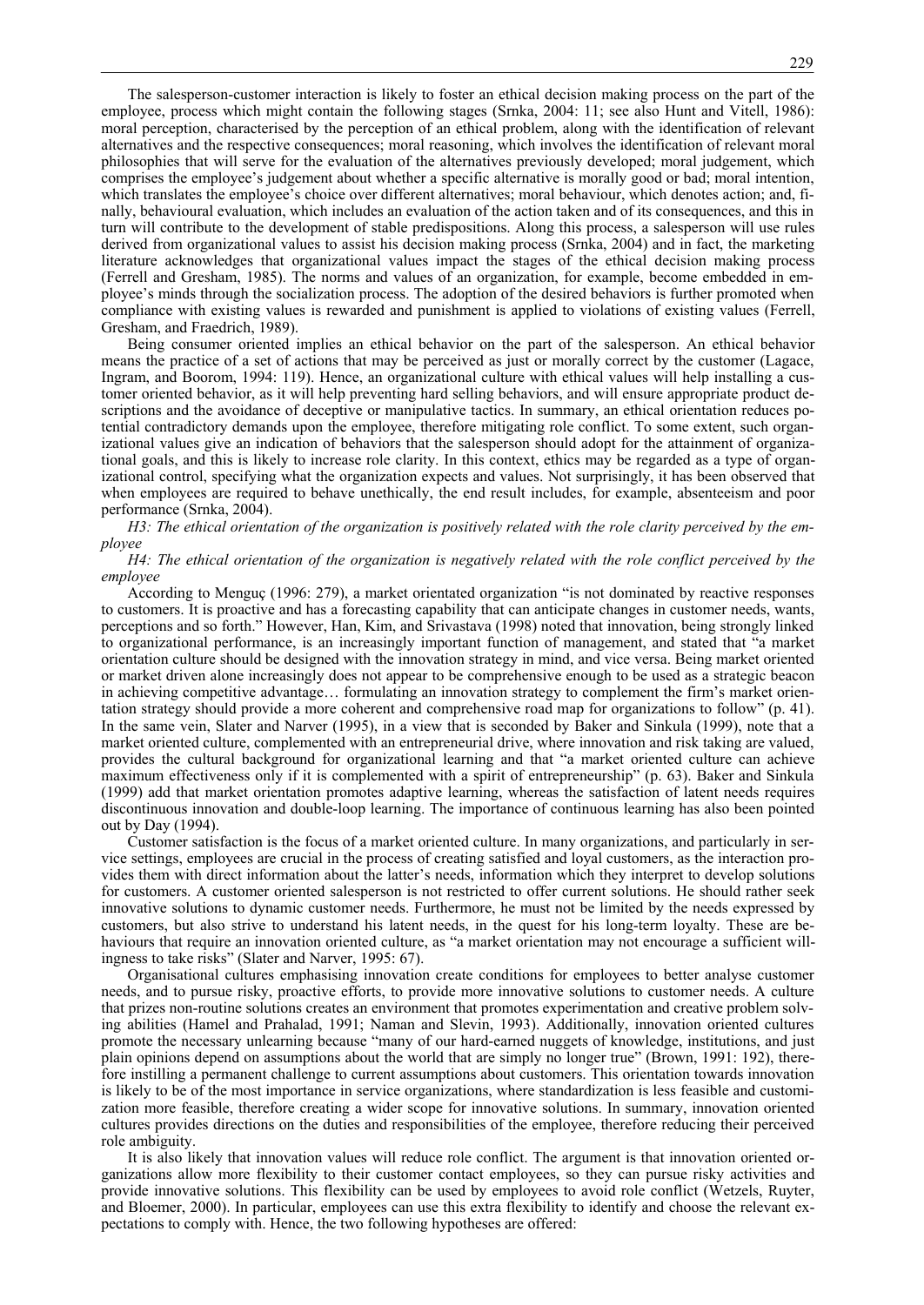H5: The innovation orientation of the organization is positively related with the role clarity perceived by the *employee.* 

*H6: The innovation orientation of the organization is negatively related with the role conflict perceived by the employee.* 

## **The impact of role stress**

*Organizational commitment* has been defined as "the relative strength of an individual's identification with and involvement in a particular organization'' (Steers 1977: 46). Similarly, Allen and Meyer (1990) defined affective commitment as an employee's degree of emotional attachment to an organization. This attachment is important for the effective dissemination of the cultural values throughout the organization because a committed employee strongly believes in the values of the organization, is willing to exert an extra effort for the fulfillment of the organization's values and objectives, and exhibits a desire to maintain organizational membership (Mowday, Steers, and Porter, 1979: 226). Given that the salesperson derives a sense of positive self-worth from his relationship with the organization, the salesperson is motivated to engage in behaviors, including customer orientation, that enhance and sustain the organization (Joshi and Randall, 2001). Therefore, commitment generates pro-organizational behavior on the salesperson's part, i.e. drives employees to adopt behaviors promoting the goals of the organization.

Previous research has found that role ambiguity has a negative direct effect on organizational commitment (Johnston et al, 1990; Menguç, 1996; Siguaw, Brown, and Widing, 1994). The definition of clear expectations and guidelines for employees, in the form of behaviors that should be adopted for the accomplishment of organizational goals and of rewards associated with performance, provides employees with a direction for their efforts. The lack of clarity builds stress and anxiety, affecting employee's behavior and attitudes. Hence, role clarity contributes to the development of congruity between the values of the organization and those of the individual, thus promoting a sense of identification with the organization (Joshi and Randall, 2001). Previous research has also found that role conflict has a negative direct effect on organizational commitment (Brown and Peterson, 1993; Johnston et al, 1990; Menguç, 1996; Siguaw, Brown, and Widing, 1994). Conflicting demands upon salespeople also generates stress, alienation from work, and reduce the energy employees put into their job. The end result is a lower degree of attachment to the organization. Therefore, we hypothesize the following:

H7: The perceived level of role clarity is positively related with the organizational commitment of the em*ployee.* 

H8: The perceived level of role conflict is positively related with the organizational commitment of the em*ployee.* 

Locke (1976: 1300) defines *job satisfaction* as "a pleasurable or positive emotional state resulting from the appraisal of one's job or job experiences." In the same vein, Hackman and Oldham (1975) consider it a global, overall measure of employee's feelings and happiness towards the job. Previous research has found that role conflict and role ambiguity have a negative direct effect on job satisfaction (Behrman and Perreault, 1984; Brown and Peterson, 1994; Fry et al., 1986; Menguç, 1996; Rizzo, House, and Lirtzman, 1970; Siguaw, Brown, and Widing, 1994; Singh, 1993; Walker, Churchill, and Ford, 1977). As role conflict and ambiguity are a cause of stress and alienation from work, they are likely to reduce the positive emotional state arising from the components of the work setting. Notwithstanding, Dubinsky and Hartley (1986) did not find a significant relationship between role conflict and job satisfaction. Other researchers have also found that only one of these role stressors affected job satisfaction (Hoffman and Ingram, 1991; Johnston et al 1990; Teas, 1983). Brown and Peterson (1993), in their meta analysis of antecedents and consequences of job satisfaction, observed that both role conflict and ambiguity were consistently and negatively related with job satisfaction. Considering the evidence linking both sources of stress to job satisfaction, we define the following hypotheses:

*H9: The perceived level of role clarity is positively related with job satisfaction.* 

*H10: The perceived level of role conflict is negatively related with job satisfaction.* 

### **The impact of organizational commitment**

The causal link between job satisfaction and commitment is still an issue of debate (Bateman and Strasser, 1984; Currivan, 1999; Vanderberg and Lance, 1992). Job satisfaction is often considered a cause of organizational commitment, a statement that is supported in several empirical studies. The assumption is that an employee's orientation towards a certain job precedes the orientation towards an entire organization and that, additionally, job satisfaction varies more frequently with changes in working conditions and is formed more rapidly than commitment (Bateman and Strasser, 1984; Currivan, 1999). However, the studies that have supported these assumptions have essentially a cross sectional nature, which curtails inferences over causation. Bateman and Strasser (1984), in a longitudinal study, concluded that satisfaction is not a cause of commitment, but rather the consequence, reasoning "that a cognitive outlook such as commitment is rationalized by subsequent attitudes of job satisfaction" (Bateman and Strasser, 1984: 97). Additionally, it has been argued that commitment can develop quite early (O'Reilly and Caldwell, 1981), namely as a function of socialization efforts, which aim to embed newly hired employees in the values of the organization, provide them with the ability to work in and to interact with others in the organization, and to define the expectations that the organization has upon employees' roles (Louis, 1980), driving the employees to adopt the behaviors prescribed by the organization (Hartline, Maxham, and McKee, 2000). Additionally, it has been argued that the socialization process builds employee confidence and also comfort in the work environment (Hartline, Maxham, and McKee, 2000). Steers and Porter (1983) also suggest that employees are satisfied when, for example, they believe they have been treated well by their organizations. Therefore, by providing for the appreciation of the cultural, role and socially-related skills required to perform effectively in the organization, these efforts can be essential for the formation of positive job attitudes.

*H11: Organizational commitment is positively related with job satisfaction.* 

**The impact of job satisfaction**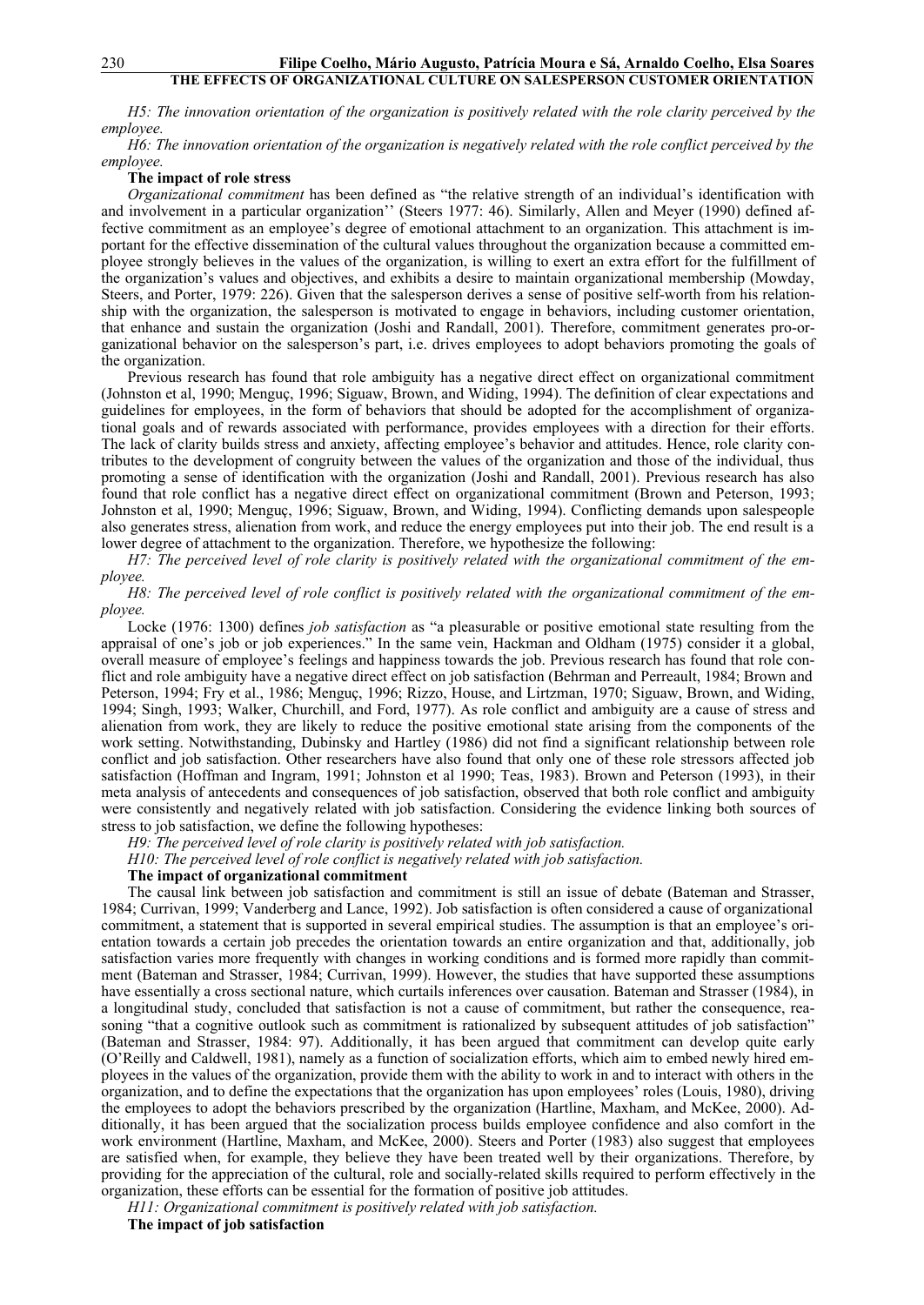Several authors have suggested that satisfied employees are more willing to adopt behaviours that assist customers and promote their satisfaction (Hartline and Ferrell, 1996; Jones, Busch, and Dacin, 2003; Lau and Huang, 1999). Job satisfaction has been linked with pro-social behaviour, which is more likely when people experience a positive affect originated by a good mood, with these positive feelings generalizing towards other objects, regardless of its cause. It has been observed, for example, that satisfied employees reveal altruistic and citizenship behaviors. Additionally, Hoffman and Ingram (1992) note that job satisfaction has been found to be associated with sensitivity and kindness in interpersonal relationships, including concern for the needs and feelings of others, and acceptance of criticisms (see Motowidlo, 1984). On the contrary, unsatisfied employees are likely to exhibit higher levels of alienation from work.

Hence, an employee satisfied with his job is more likely to have a better mood and to be emotionally predisposed to meet customers, listen to their requirements, and satisfy them (Lau and Huang, 1999). Previous research has identified that job satisfaction influences employee behaviour, namely performance (Bagozzi, 1978; Behrman and Perreault, 1984). Hartline and Ferrell (1996) also found evidence of a positive link between job satisfaction and customer perception of service quality. Additionally, the service profit chain of Heskett, Sasser, and Schlesinger (1997) posits a direct link between employee satisfaction and customer satisfaction, the argument being that more satisfied employees are also more loyal and productive. Finally, other studies (Hoffman and Ingram, 1992; Lau and Huang, 1999) indicate that job satisfaction is positively related to customer oriented selling, though Jones, Busch, and Dacin (2003) did not find any relationship between job satisfaction and customer perception of service quality. Based on the above evidence, we predict the following hypothesis:

*H12: Job satisfaction is positively related with the customer orientation of salespeople.* 

## **METHODOLOGY**

The current research is based on a quantitative study carried on two companies belonging to a major telecommunications group. Data was collected by means of a questionnaire directed towards customer contact employees. Two-hundred and fifty questionnaires were distributed along with a covering letter reinforcing the purpose of the study and ensuring the confidentiality of the answers. One-hundred and seventy questionnaires successfully completed were returned, corresponding to a very favorable 65% response rate.

The measurement instrument was pilot-tested and the final version included a set of items related to each of the model constructs. Typically used scales were utilized in this study. To measure the *customer orientation of the firm*, we used some of the items in the customer orientation scale proposed by Narver and Slater (1990). The *ethical* items were derived from the scale put forward by Hunt, Chonko and Wilcox (1984). The *innovation*  construct was based on the scale from Song and Parry (1993). *Role clarity* and *role conflict* items were based on the extensively used scale developed by Rizzo, House, and Lirtzman (1970). *Organisational commitment* was measured using eight items related to the affective commitment facet of the scale developed by Mowday, Steers and Porter (1979). The items selected to measure *job satisfaction* were derived from the scale proposed by Hackman and Oldham (1975) and extensively validated afterwards. The construct *customer orientation of the employee* makes use of some of the items from the well-known scale developed by Saxe and Weitz (1982). Drawing upon these items, the respondents were asked to indicate their degree of agreement, on a Likert scale ranging from 1 (strongly disagree) to 7 (strongly agree). Data collected was subject to the usual data cleaning procedures in order to be statistically analysed with the AMOS software.

## **RESULTS AND DISCUSSION**

### **Measurement model**

All measures were subjected to confirmatory factor analysis to evaluate their psychometric properties. Only minimal modifications to the original measurement instrument were suggested by the modification indexes. As recommended by the literature, any adjustments were always evaluated according to their theoretical justifications, rather than being statistically driven. The most common model fit indices of the measurement model are presented next. The relative chi-square statistic was 1.49, and the goodness of fit statistics were GFI=0.82, TLI=0.92, and the CFI=0.93. The RMSEA is 0.05. This measurement model performs very well by reference to the acceptable levels mentioned in key literature, thus indicating the unidimensionality of the utilised measures. Subsequently, the scales were examined for internal consistency. Once again, the quality of the scales employed in this study meets accepted standards. The Cronbach alphas are all above the 0.70 level. The internal consistency index, as proposed by Fornell and Lacker (1981) ranges from .71 for innovation to .93 for organizational commitment, thus all exceeding the required level of 0.7 (or even 0.6 for recently developed constructs). The variance extracted estimates reflects the amount of variance that is captured by an underling latent variable (construct) in relation to the amount of variance associated with measurement error of the indicators utilized. In our case, the variance extracted estimates range from .46 for innovation (the only variable below 0.50) to .72 for customer orientation of the firm. Fornell and Larker (1981) argue that it would be desirable that constructs produce estimates of .50 or higher, because below this level the variance due to measurement error is larger than the variance of indicators captured by the construct. However, other authors (eg. Hatcher, 1994) considers that minimum to be conservative.

#### **Structural model and discussion of results**

This model yielded the following statistics:  $\chi$ 2/*df* = 1.45, GFI=0.80, TLI=0.93, CFI=0.93, and RMSEA=0.05. Therefore, the model provides a very plausible account for the data collected. The structural parameter estimates associated with hypotheses testing are presented in Table 1. One can observe that the vast majority of the path estimates are statistically significant and have the anticipated sign. Only two hypotheses did not find support in our study: H6, which predicted a positive relationship between innovation and role conflict; and H7, which posited a negative relationship between role conflict and job satisfaction.